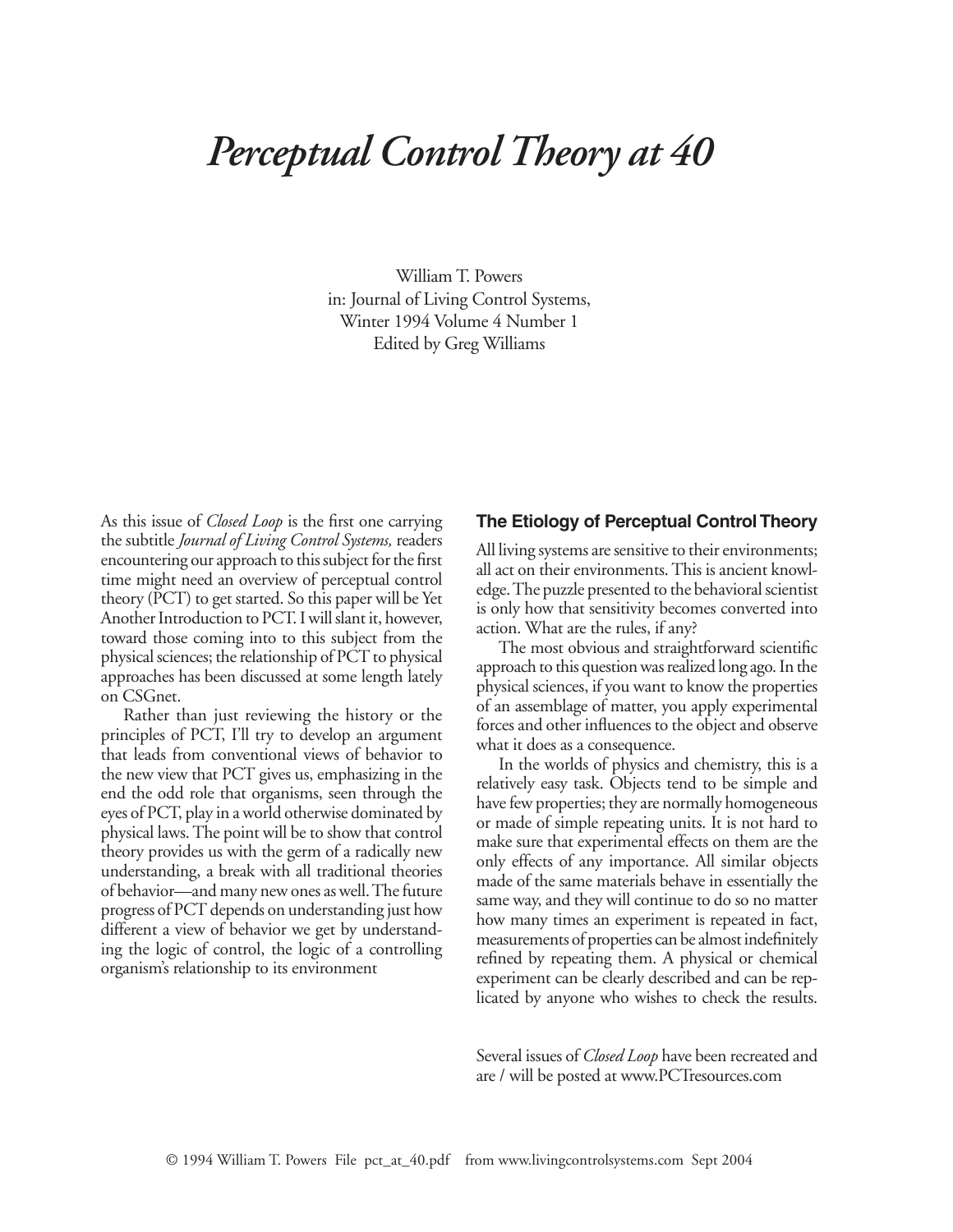The reasoning about the meaning of an experiment can be communicated in clear and formal language, and even the reasoning process itself can be made public by being expressed in mathematical terms that anyone can learn. The history of a material object is entirely expressed in its present condition; the path by which it got into that condition is irrelevant, and only the current environment is of any importance in determining what will happen in the future to that piece of matter.

These confidence-building thoughts about the physical-science approach were, of course, tried out on organisms. The results were anything but confidencebuilding. A behavioral scientist reading the preceding paragraph might well experience mounting despair and envy of the physicist. While it is true that organisms are made of matter and must therefore obey all of the laws of physics and chemistry, it is not true that they are homogeneous or made of simple repeating units. They are, in fact, immensely more complex internally than the objects studied by physicists and chemists. They are too sensitive to their environments for any scientist to be sure of having control of everything important that happens to them. Not only are they sensitive, but they adjust themselves internally to external circumstances. It is not possible to perform the same experiment over and over on an organism to refine measurements of its properties—just imagine giving the same physics test over and over to refine a determination of a student's state of knowledge of physics, or giving a weight-lifting test to an athlete, day after day, to refine measurements of the athlete's strength.

The initial attempts to apply the methods of physical science to organisms were moderately successful at answering questions about perception. When the same methods were extended to the study of behavior, the results were not so encouraging—in comparison with expectations, they could only be called failures. Organisms were so subject to unpredictable influences, it seemed, that extraordinary precautions had to be taken to eliminate unwanted and unpredicted behaviors. This seemed at first to be a technical problem, to be overcome by greater attention to controlling the environment during experiments. As the years went by, however, it became apparent that no amount of attention to detail was enough. Not even the simplest phenomenon, such as a blink of an eye in response to a puff of air, could be made to occur with complete

reliability. More complex behaviors simply went all over the map. The dream of creating "Newton's laws of behavior" was apparently unattainable.

This did not cause a loss of faith in the methods of physics. Most behavioral scientists continued to assume that behavior was created by environmental influences. This assumption led to an attempt to find suggestions of regularity in behavior through statistical means, and then to a conclusion that this was the only possible means of exploring behavior, because behavior is inherently variable. The basic concept was retained: what organisms do is caused by what is done to them by the surrounding environment. But the requirements for formal language, public means of reasoning, ability of anyone to reproduce results, and refinement of measurements by continued experimentation were mostly impracticable. Despite the failure of the physical-science approach, the assumption was that the failure of organisms to behave as predictably as planets was due to technical difficulties, not errors in basic principles. The alternative conclusion, that something was wrong with applying the physical principle of cause and effect to the behavior of organisms, was simply not considered.

This alternative eventually came into play by a roundabout path.

Control theory was invented by engineers of the 1930s trying to build devices that would behave like human beings carrying out a specific kind of task: a control task. Even though the engineers did not realize it (many still do not realize it), the concept of control introduces a new principle, one that denies the basic idea that organisms do what the environment makes them do. While cause and effect still work in control theory as anywhere else, the organization of a control system creates apparent cause-effect dependencies that are different from the actual ones. Part of understanding control processes in organisms is the understanding that conventional cause-effect interpretations can be more misleading than informative.

Organisms are sensitive to their environments, and they act on their environments. The old assumption was that the sensing was the primary process, with the acting following from it. But that is an arbitrary assumption. It is just as plausible to assume that the acting is the primary process, and that the sensing, at least in certain critical regards, follows from the acting. It is even more plausible to say that sensing and acting are processes that go on simultaneously, in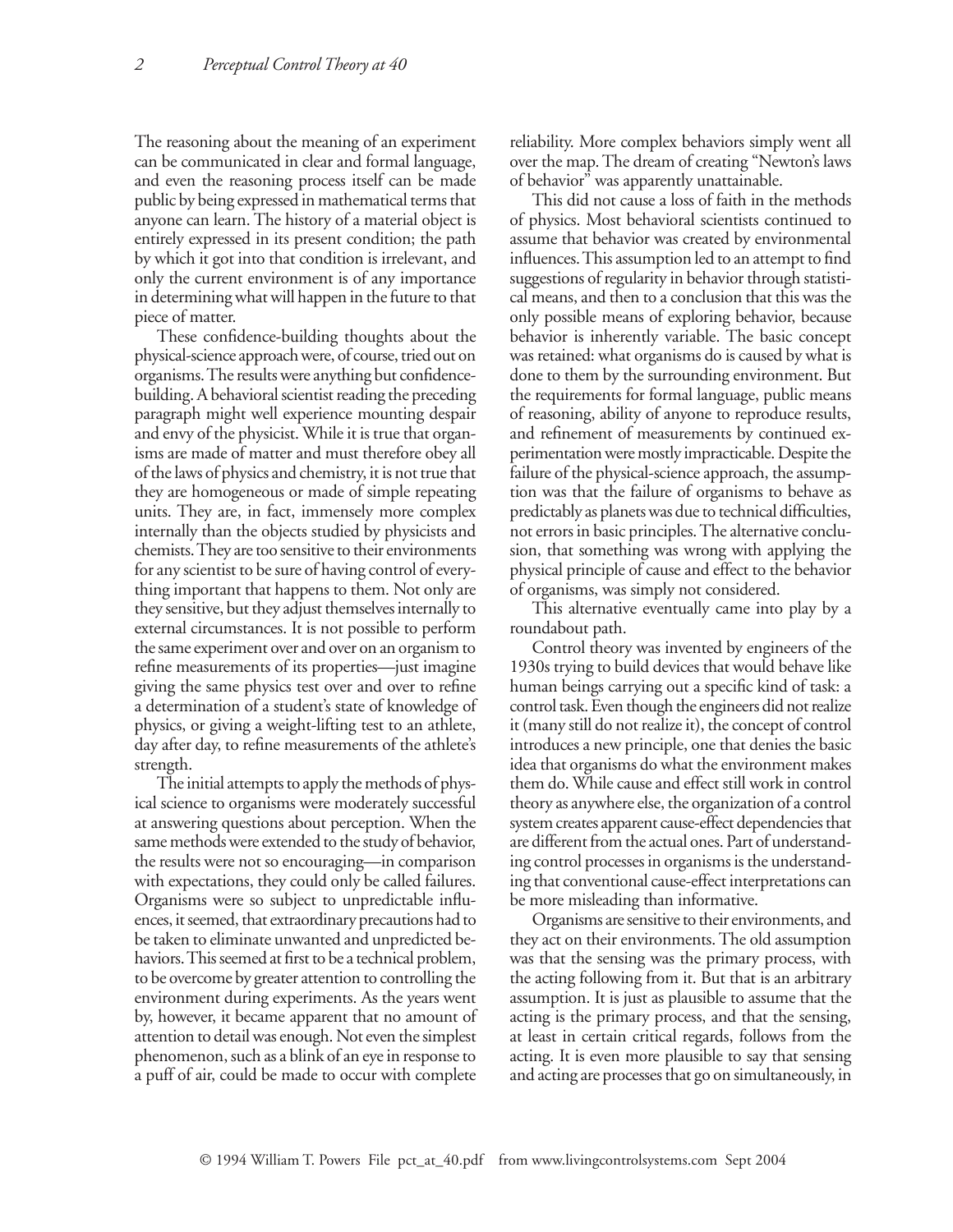continuing streams that can't be clearly separated into cause and effect. This is basically what the inventors of control theory discovered: a type of system in which behavior affects the inputs on which behavior appears to depend. This is the type of system they had to use to imitate the human behavior called controlling.

This discovery led eventually to cybernetics, which endorsed this concept of closed causation without exploring more than its general philosophical implications. Years had to pass before more detailed implications came to light. Still more years had to pass before the basic concepts of control theory could be boiled down to a systematic model of control behavior now called PCT that could replace the old systematic cause-effect model based on the approach of physics.

The basic difference between the physical approach and that of control theory is that the physical approach deals with properties of energy and matter, while control theory deals with the properties of *particular organizations* of energy and matter. George Herbert Mead pointed out early in this century that physics doesn't deal with forms, with the entities into which we divide the world of experience. The physicist explores what is the *same* between a horse-cart and an ox-cart. The systems approach is concerned with what is unique to each vehicle, with differences in behavior brought about not by the differing physical or chemical composition of different objects, but by the differing organization of forms made of the same materials differently arranged.

It stands to reason, therefore, that physical laws will have a different significance when seen in the context of an organized system. We can admit that they make the behavior of the system possible, without also admitting that they *explain* the behavior of the system. Physics and chemistry can explain how it is that a neural signal liberates energy that causes a muscle fiber to contract, and how it is that this contraction leads to accelerations, velocities, and positions of limb segments connected to a joint spanned by the muscle. But they can't explain how it is that this signal arises under just these circumstances to reach that particular muscle. Physics and chemistry can't even be applied until the organization is specified. It is at the level of organizational understanding that control theory confronts older conceptions of the organization of behavior in living systems.

### **The Phenomenon of Control**

I am going to avoid semantic arguments about what "control" really is. I will use the term in a particular sense; if others interpret it in a different sense, they will have difficulty following this exposition. I use it in this sense: A system is said to control a variable if it acts on that variable, in the presence of other unpredictable influences of comparable size on the same variable, so as to maintain the variable in an arbitrary state. The "arbitrary state" might mean a state of constancy, or any arbitrary pattern of change. The critical aspect of this definition is that physical influences that normally account entirely for the state of the variable are no longer effective, while the action of the control system causes the variable to behave independently of those other physical influences. When that is true, the variable is called a controlled variable.

The first important fact about control to notice is that the controlled variable is being acted upon by many forces, only one of which is attributable to the control system. The driver of a car can apply a lateral force to the front end of a car by turning the steering wheel. But there are many other influences that create forces acting laterally on the car at the same time: crosswinds, bumps in the road, tilts in the roadbed, unevenly inflated tires, and asymmetries in the aerodynamics of the car's shape, to mention a few.

If we observe, as we commonly do, that the path of the car does not follow strictly from the sum of all of the external forces acting on the car's mass, we can only conclude that it is the driver's contribution that makes the difference. If we see the car moving in a straight line, we can only conclude that the sum of all forces, including the one that the driver can alter, is zero.

So, if any of the external influences is seen to vary, but the path of the car does not vary as Newton's laws and engineering principles would predict, we have to deduce that the driver must be producing a varying force that just cancels the sum of the external forces. Indeed, we can observe the driver continually making adjustments of the steering wheel angle, while the car continues in a straight, or very nearly straight, line.

Likewise, if we observe the car moving along a smooth curve, but we see that the sum of all extraneous forces would tend to make it move along some other path, we can deduce that the varying forces created by the driver add just enough more force in just the right way to produce the curved path. If we see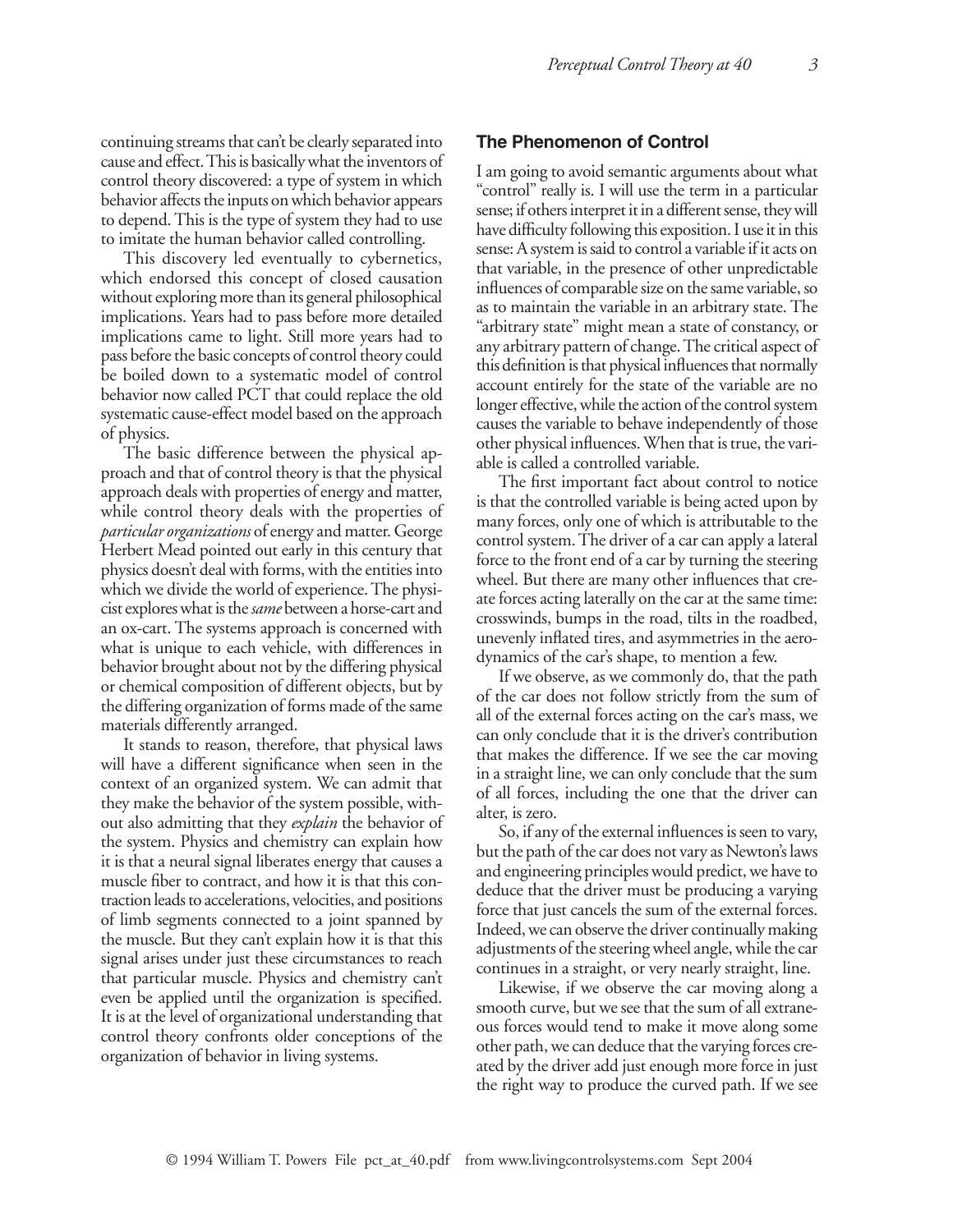the car moving along a straight expressway, then turning off to take an exit ramp, then making other turns until it ends up parked in a parking lot, we can be quite sure that normal external forces would not have made the car follow just that path (an easily tested assumption). We can be sure that the varying forces created by the driver's motor actions on the steering wheel must have been exactly those necessary to add to the natural forces to create this overall result.

To anyone accustomed to normal physical or engineering analyses of the motions of objects, there must be a jarring note in this account What is generally done is to observe all of the independent contributing forces and the initial conditions, and then to deduce through physical laws what the resulting motion must be. The driver's steering forces and the external forces due to winds, road tilts, and so forth simply occur as they occur, and the car's path is the outcome.

But here we are speaking as if one of the determining forces, the varying force being generated by the driver, is being adjusted so as to create a *preselected*  outcome. Instead of the outcome varying randomly as the unrelated applied forces make it vary, the outcome conforms to some predetermined pattern. One of the causal forces which adds to the other forces continually changes in just the way needed to maintain that pattern. We would appear to be saying, and we are in fact saying, that the outcome we observe is being produced *on purpose.*

The vast majority of behavioral scientists have always rejected this interpretation. When the concepts of PCT were first being developed, this resistance was massive and almost universal (it is considerably less today). To say that outcomes are produced intentionally has seemed to most scientists to call for a reversal of cause and effect, or for giving the future an effect on the present. Many have argued that if all of the causal influences are known, the outcome must be whatever it is, and to call it "intentional" adds no explanatory power. Clearly, the outcome is an effect of converging causes, not a cause of the converging causes. Even if behavior does seem to entail intended outcomes, a scientist must stick to normal cause and effect, and find some other explanation.

There have been centuries of attempts to find some other explanation. But prior to the advent of control theory, all other explanations, we now know, were spurious. Even now there are many who strongly resist admitting that outcomes are indeed intended, and that organisms are the loci of these intentions.

This resistance is misplaced, because now we can explain exactly how it is that an outcome can be controlled.

### **How Control Works**

Once again: All living systems are sensitive to their environments; all act on their environments. So far we have talked only about actions and other physical influences on the environment. To see how control works, we must now talk about how organisms sense their environments.

Sensing is a process by which an external variable comes to be represented as a neural (or chemical) signal inside an organism. This looks like normal physical causation, but it is not like most causal processes. There is *amplification* involved. Metabolic processes in an organism maintain the sensing nerve-endings in hair-trigger states of readiness to fire. Only a tiny added stimulus is needed to cause a neural impulse to be generated, and metabolic processes instantly restore the sensor to the brink of firing again. So a small continuing stimulus causes the sensory nerve ending to fire again and again, at a frequency that corresponds to the amount of stimulation. The signals that leave the nerve ending involve the expenditure of many times the energy that causes the sensory ending to fire, nearly all of the energy being supplied from stores within the organism itself.

These neural signals can be further amplified, and eventually they can be routed to effectors such as muscles that provide a final amplification up to levels that can have significant effects on physical processes in the environment. The result is that organisms can create physical forces of large magnitudes which are produced without any significant reverse effect on the physical variables being sensed. This creates a novel relationship between the organism's output forces and other physical processes.

I remember inventing my first perpetual motion machine, at the age of perhaps 12. I had read that a certain kind of motor could be used either as a motor or as a generator. So I thought of putting fan blades on two of these motors and using one to blow air onto the other, the idea being that the generator would supply the current needed to run the motor while the motor supplied the wind that would run the generator. It took a few more years of education to realize that one has to think of physical processes quantitatively, not just qualitatively. It makes a difference *how much* air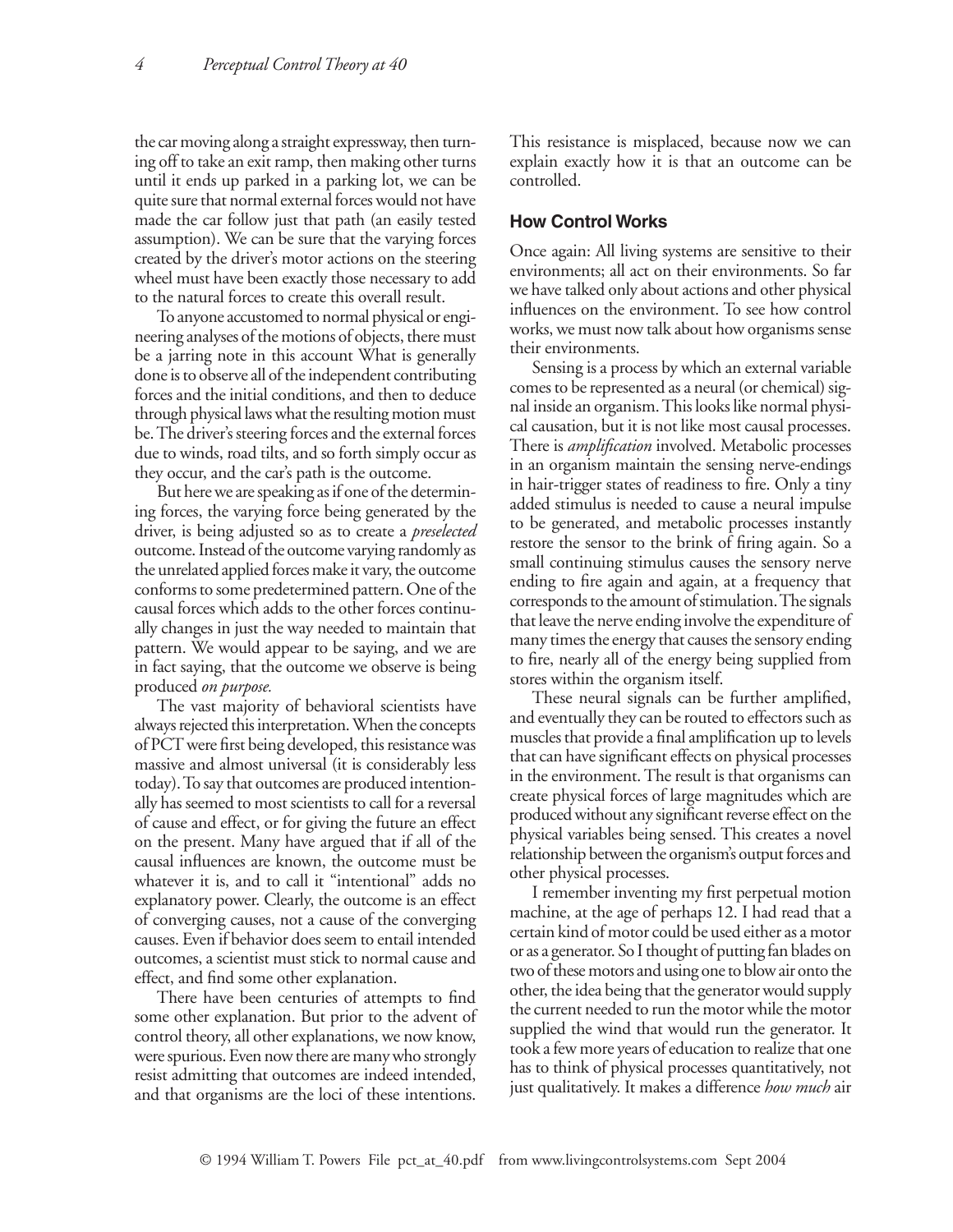can be blown, and *how much* current can be generated, and *how fast* the driving fan can be spun by the available current. High school physics was enough to show me the embarrassing truth: that in physical systems, there are balances that are maintained: balances of forces, of momenta, and of energies. The world studied by physicists is rigorously constrained by these balances, these conservation laws. You can't get any more out of a physical system than goes into it. This is how I and most other people learned to think about physical processes.

This is also true of organisms, of course. No more energy comes out than goes in. But the energy that goes in is of a different form from the energy that comes out it is the chemical energy in food and air, obtained independently of the physical processes involved in behavior, and stored for future conversion into actions. So when an organism, a person, comes across some natural physical process in its environment, it is in a position to throw a monkey-wrench into the machinery by spending some of its store of energy.

Let's switch examples now. Suppose a person sees a fat child and a thin child sitting on opposite ends of a teeter-totter. The end with the fat child on it is, of course, on the ground, and the thin child is high in the air. The upward force of the ground on the fat child's side, plus the upward force from the thin child pressing down on the other end, just equal the fat child's weight. The physical system is in equilibrium.

Now the person places a hand on the thin child's end of the teeter-totter and pushes down, spending a bit of metabolic energy from the last few days' meals and several thousand breaths of air. The thin child descends and the fat child rises. If the amount of downward push follows a certain law, the teeter-totter will end up horizontal and stationary again.

What is the required law? If the force applied is large when the fat child is low and small when the fat child is high, with a continuous transition between the two states, there will be one state in the middle where the force is just right to bring the teeter-totter to the horizontal with all forces in equilibrium But what could make the force applied by this helpful person follow that law?

Suppose we tried to mechanize this effect. When the fat child's end goes down, a cable pulls a weight at the center of the teeter-totter toward the thin child's end, and vice versa. The history of perpetual motion machines is full of such clever devices. All such devices, however intricate and devious their designs, fail because you can't get more out of a physical system than went into it.

But the person helping balance the teeter-totter is exerting a force of just the right amount without any linkage from the teeter-totter that produces that force. The only link from the teeter-totter to the person is through the person's visual sense, which registers the angle of the teeter-totter as feeble neural signals inside the person's brain. This requires only intercepting some of the light reflected from the physical apparatus and the children, a process that supplies only an infinitesimal amount of energy to the person and exerts no measurable force at all, either way.

The neural signals that now represent the angle of the teeter-totter are further amplified, and they finally enter muscles where the greatest (by far) amplification of all occurs, producing a force that acts downward on the teeter-totter. This force is greatest when the fat child is accelerating upward, smallest when accelerating downward. Stored energy is used by the person in applying the force to the moving teetertotter. That's vital; none of this could work without the independent source of energy that comes from the eggs and roast beef and peanut butter sandwiches that the person has been eating.

What happens in the end is that the neural signals representing the angle of the teeter-totter come to some particular state representing the horizontal position, and the force applied to the teeter-totter is just the difference in weight of the two children. The physical system is now being maintained in a state far from equilibrium, but if you include the helpful person in the physical system, everything is in equilibrium again: forces, momenta, and energy inputs and outputs.

The factor that determines where this equilibrium will occur is now in the person, not the external physical system. There is some particular condition of the sensory signals that corresponds to the observed equilibrium. If the sensory signals indicate a deviation from this condition, the force will either increase or decrease in the direction that tends to restore the equilibrium. The rule is simple: if the angle slopes downward toward the fat child, increase the force; if upward, decrease it. This rule, which is applied inside the brain of the person, is what determines the equilibrium point.

There's one more factor to consider. The person balancing the teeter-totter might decide to maintain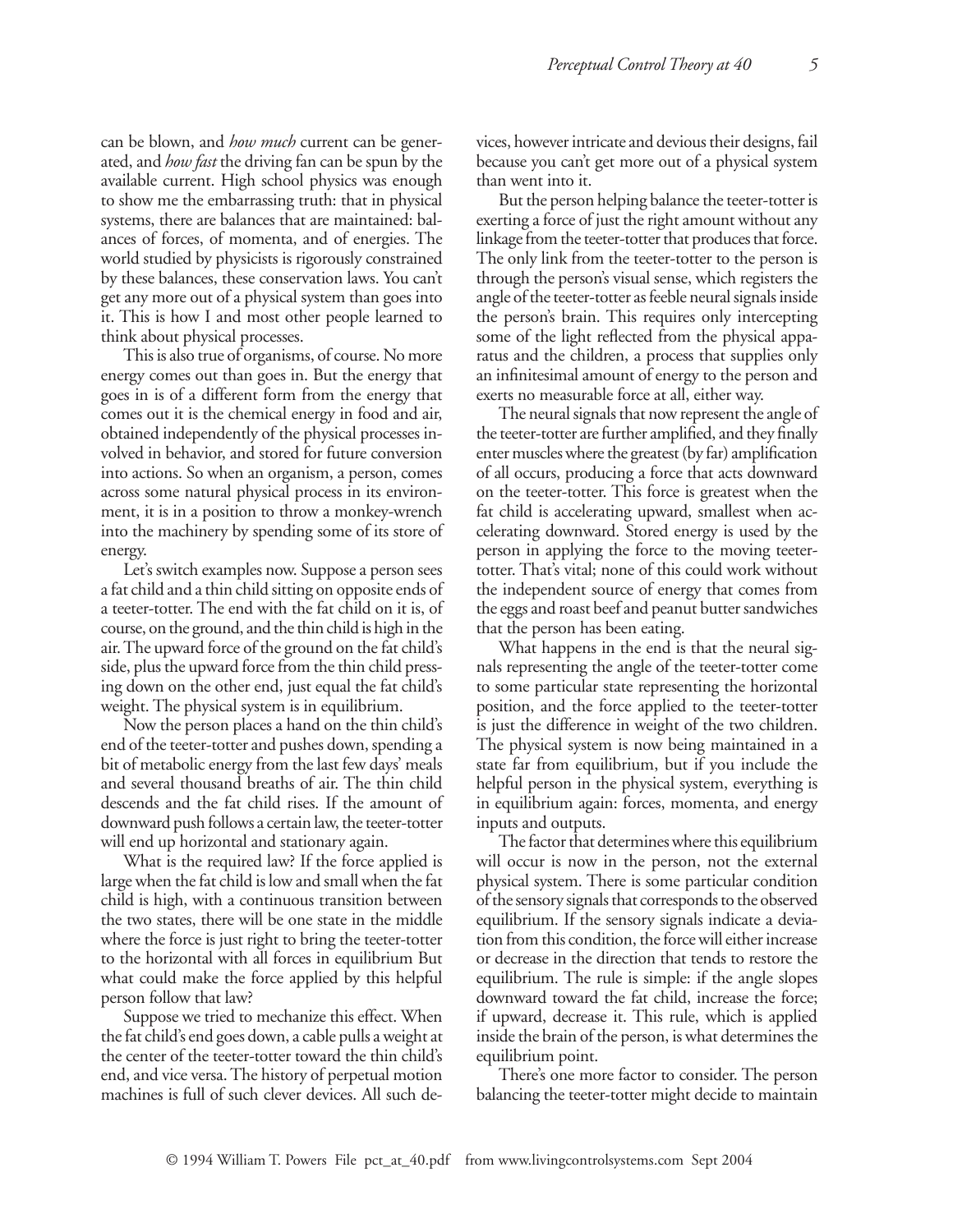the board at some angle other than horizontal. This amounts to redefining the condition of equilibrium. In a control system model, this is done by providing an adjustable reference signal against which the signal representing angle can be compared. This occurs inside the person's brain. The final amplification of signals that drives the muscles is applied to the *difference* between the reference and sensory signals, so the opposition to even small deviations from equilibrium can be very strong.

With the addition of the variable reference signal, the person can now cause the teeter-totter to behave in any arbitrary way at all, as long as the available muscle forces are large enough and the person doesn't exhaust the stores of metabolic energy. As the reference signal varies, the teeter-totter's angle varies in exact correspondence. It can be made to vary regularly or irregularly, quickly or slowly, with or without a child sitting on either end—or not at all, even though the children climb on and off the board. The angle of the teeter-totter is now completely determined by a reference signal inside the person's brain, and the normal physics of the teeter-totter is totally overridden. The person is inserting extra force, extra momentum, and extra energy—whatever is required to make the desired behavior appear.

This same analysis could have been applied to the driver of the car. The lateral position of the car is represented in the driver's brain as some sort of neural signal. Another neural signal, a reference signal, specifies the lateral position that is to be maintained, and amplification of the difference between the two signals produces muscle forces that act on the car to make its lateral position, as sensed, match the specified position. Varying the reference signal will then cause the lateral position of the car to change in a parallel way, independently of other forces acting on the car. The normal physics of car motion is overridden; external forces lose their determining effects.

#### **Organisms in Control**

In the world of physics, there are physical objects linked to each other by properties of the environment and physical laws that cause the behavior of one object to depend on the behavior of other objects. Even in the most complex of physical systems, there is a kind of natural bookkeeping that accounts for all of the interactions. The sum of all forces acting on and inside the system, counting both actions and reactions, is zero. The sum of all changes in energy content, including energy inputs from outside and energy outputs to the outside, is zero. All momenta add up to zero, or at least a constant.

If we want to make one variable in a physical system depend on another one, the normal approach is to establish a physical link. This link connects forces from one object to another object, which involves transfers of energy and momentum and sometimes flows of matter. The new link participates in the balances of the system; it can generate no new energy, and it can create no unbalanced forces. The affected object is in physical equilibrium with the affecting object. If A is pushing on B through the new linkage, then B is pushing back on A with exactly the same force.

An organism is, of course, a physical system subject to all of the same laws and balances. But the organism can create linkages among objects in its environment which, at first glance, seem to violate physical principles.

First, the organism can move about in its environment and dispose itself to create forces on many different objects in many different ways. This means it is in a position to affect objects that are not normally affected by such actions.

Second, the organism can orient its sensors to create internal signals representing many aspects of physical objects around it. The visual sense is particularly potent in this regard: simply by looking in different directions, the organism can create internal signals that stand for the states of objects in many different ways: their position, velocity, size, color, relation to other objects, shape, and so forth. It can do this without affecting those objects in any measurable way.

As a result, an organism can position its muscles and limbs, and its sensory apparatus, in ways that create arbitrary linkages between the objects it can sense and the objects to which it can apply forces. Furthermore, because of the high amplification that takes place inside the organism, this linkage can be made one-way—that is, one object can be made to affect another object without being affected by the reverse path through the same link. There is a violation of the normal energy balance in the physical system, because any normal physical link would require energies, forces, and so on to remain in balance.